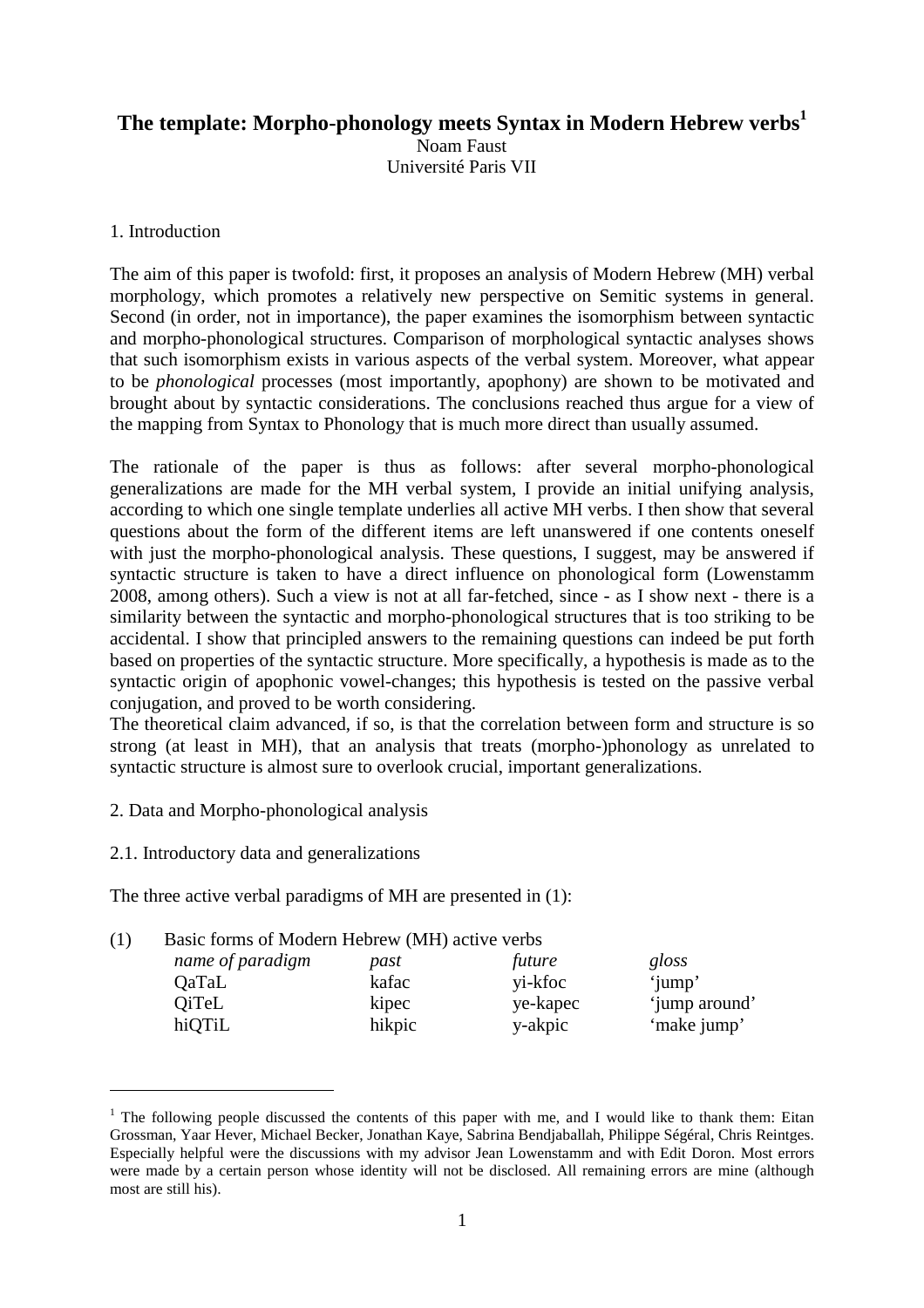As the gloss shows, the verbs in (1) are clearly related. This semantic relatedness is reflected in the three consonants  $\{k, f/p, c\}$  shared by all items. These three consonants are called the *root*. The vowels of an item are its *vocalization* (e.g. {i,e} in *kipec*).

The forms presented in (1) are 3sg.m. forms. In the past, such forms have no suffix or prefix. The past form is therefore perceived of as basic. The *name* of the paradigm (which is a mere classificatory tool) is achieved through replacing the consonants of this past form with the variables Q,T,L. The view of the past 3sg.m. as basic is adopted here *a-priori*; evidence for it is provided only subsequently.

Before moving on, it is worthwhile to mention that the semantic relatedness is regular. When the root is shared by items in more than one paradigm, it will always be the case that hiQTiL is a causative verb and QiTeL an active one  $(QaTaL)$  is unrestricted in this sense).<sup>2</sup> Although the system is not without complication, impossibilities are revealing: for example, there is not one root in MH for which the hiQTiL version has an unaccusative meaning, and the QaTaL version has a causative one.

2.1. Morpho-phonological analysis

 $\overline{a}$ 

The MH verbal system, as those of other Semitic languages, has traditionally been analyzed as involving two types of templates: light and heavy. Without going into details, this distinction sets apart "light" QaTaL (and its language-specific equivalents) from the rest of the paradigms, referred to as "heavy". Because of this ad-hoc nature, this distinction is a tradition that the present analysis aims to refute. The current proposal is that *all* paradigms are built on a single template, of the form CV-CVCVCV (i.e. four CV constituents with a boundary between the first CV and the rest of the template).<sup>3</sup> This section explores some of the ways in which a single-template approach can be valuable in the analysis of the MH verbal system.

Consider the following generalizations about the data above:

- (2) Generalizations about the form of active verbs in MH
	- **a. Prosody** Stem prosody is stable in both past and future QiTeL (**kipec**ye**kapec**) & hiQTiL (hi**kpic**-ya**kpic**). It changes in QaTaL: the first stem-vowel is syncopated in the first future form (**kaf**ac-yi**kf**oc).
	- **b. Segmental allophony**  [f] occurs in QaTaL (ka**f**ac); [p] does in QiTeL (ki**p**ec). Note that the surface environment is identical in the relevant way (it is intervocalic) in both. Other alternations  $(x \sim k, v \sim b)$  occur in other examples.
	- **c. Prefix vowel** The future prefix is  $y$ -. The vowel that follows it is different in each paradigm (y**i**kfoc, y**e**kapec, y**a**kpic).
	- **d. Vocalization** i. Every paradigm has a different vocalization. ii. Different vowels surface in past and future stems (e.g. k**i**pecyek**a**pec).

Of the phenomena in (2), only segmental allophony can be claimed to be only semiproductive (although widely attested); the others generalizations are perfectly regular. It is

 $2$  This is not an uncontroversial claim. For further in-depth discussion of MH verbal paradigms as a system, see Doron 2003, Arad 2005; for a "lexicalist" view of MH and Palestinian Arabic see Laks 2006.

 $3$  This template is reminiscent of the one proposed for all Classical Arabic verbs in Guerssel & Lowenstamm 1996. One difference is the lack of an internal derivational site in MH.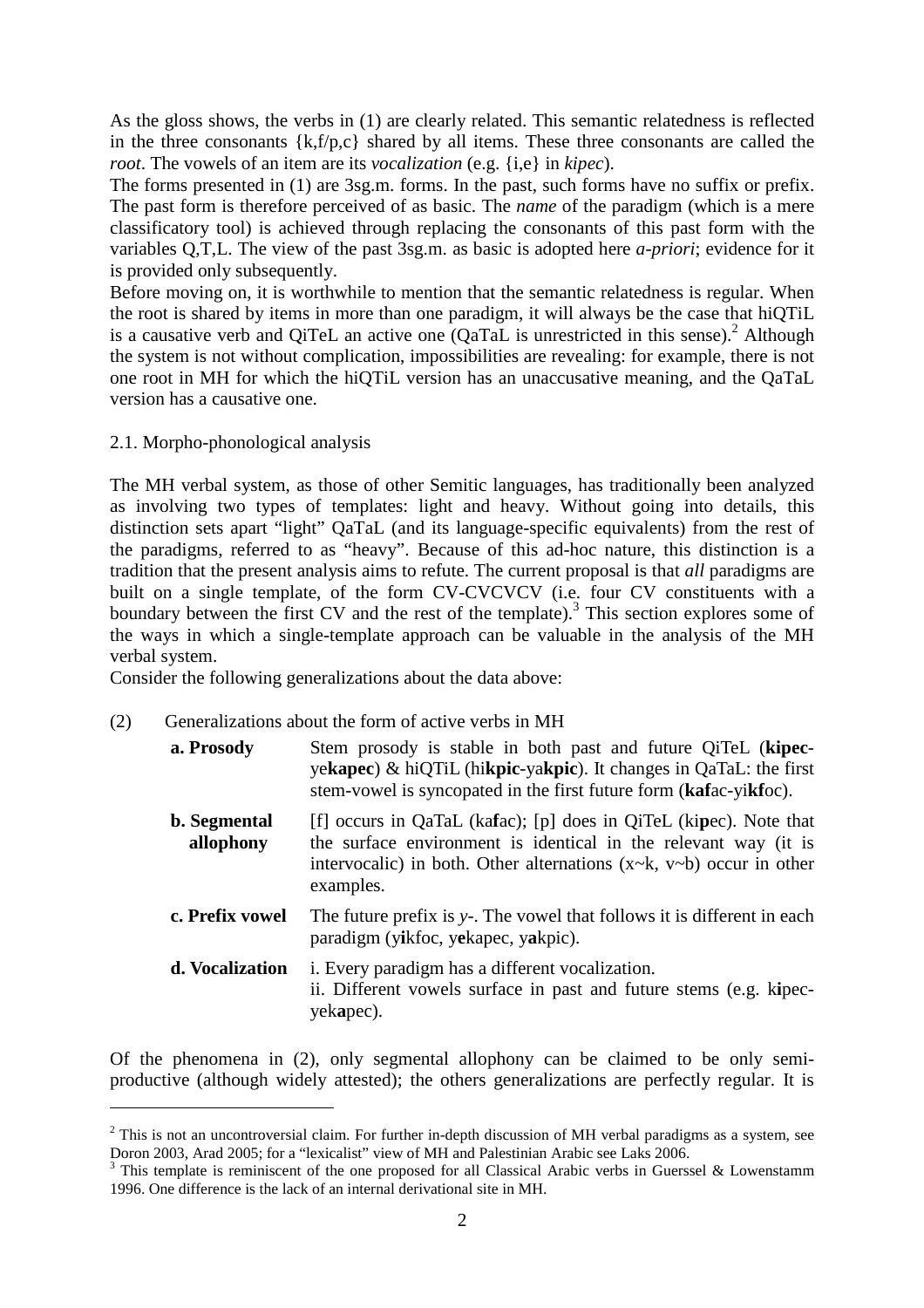extremely lamentable, in my opinion, that generative research on MH has hitherto avoided accounting for any of these regularities.<sup>4</sup> I take this to mean that the phenomena described are perceived of as *lexical* (or of diachronic nature), and thus uninteresting. But this is not true, as I hope to show in this analysis.

According to the view presented here, the entire verbal template is present in the structures of all three paradigms. The differences listed in (2) between the three paradigms follow from the *template satisfaction pattern* involved in each paradigm.

Let us start with the easiest paradigm, hiQTiL. This paradigm has a prefix *hi-* in the basic past form. This prefix is linked to the prefixal domain of the CV-CVCVCV template, i.e. the domain left of the hyphen, as shown in (3). As a result, the stem consonants can only be linked to the main domain (I will not discuss the vocalizations for now):

(3) Template satisfaction: hiQTiL, past form

h i i  
\n
$$
\begin{array}{ccc}\n| & | & | \\
CV-CVCVCVCV} & & \\
| & | & | \\
k & p & c & \implies \text{hi-kpic 'make jump'}\n\end{array}
$$

In (3), both domains are *identified*. Domain identification is the process by which a domain is rendered accessible to segmental material. More sense and motivation will be given to this concept in the syntactic analysis.

The prefix *hi-* In (3) is linked to the prefixal domain, but the identification of the latter is independent of the existence of special phonological material to link to it. That leaves us with two more options of template satisfaction: i) no identification of prefixal domain, and ii) identification of prefixal domain with no special phonological material (no prefix). These scenarios, I submit, correspond respectively to the cases of QaTaL and QiTeL, as is shown in  $(4)$ :

(4) Template satisfaction: QaTaL, QiTeL past forms:

 $\overline{a}$ 

| a. kafac 'jump'                               | b. kipec 'jump around'           |
|-----------------------------------------------|----------------------------------|
| а                                             | $\mathbf{e}$                     |
| $\left( \begin{array}{c} \end{array} \right)$ |                                  |
| CV-CVCVCV                                     | <b>CV-CVCVCV</b>                 |
| $\vert \vert$ $\vert$ $\vert$                 | $\begin{array}{ccc} \end{array}$ |
| $k$ p $c$                                     | $\mathbf{D}$                     |

In (4a), only the main domain is identified, and the root consonants are linked to its three positions. In (4b), the initial domain is also identified, and the root consonants spread to occupy the entire domain, with the result of the medial consonant  $(p)$  in this case) occupying two positions. That this representation does not result in gemination, but rather in allophony, is no big issue: the important point is that there is an underlying structural contrast.

Moreover, we will see that this allophony is only one of the cues that help the child construct this representation. Indeed, under the single template view, the underlying prosodies of QiTeL

<sup>&</sup>lt;sup>4</sup> For a poorly formalized but bibliographically-complete non-generativist treatment of some of the points in this paper, see Goldenberg 1994. For a discussion of gemination in MH, see Schwartzwald 1975-6.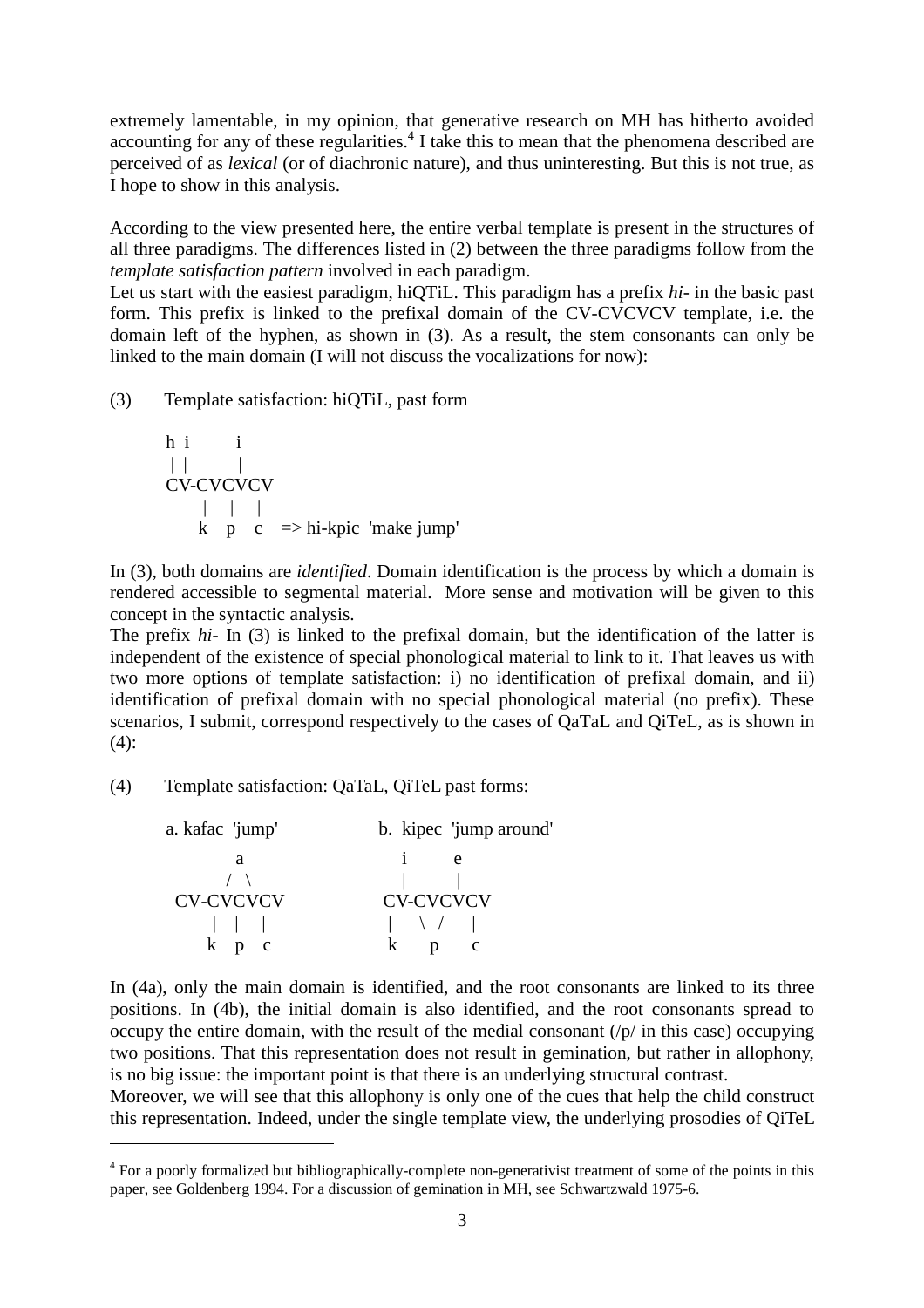and hiQTiL are identical: both are composed of two closed syllables. The lack of prosodic alternation in both hiQTiL and QiTeL, as contrasted to the prosodic alternation in QaTaL (kafac-yikfoc), is another cue for the "virtual" geminate.<sup>5</sup> If so, from now on I will refer to QiTeL as QiTTeL.

As for *kafac* (4a), we now understand why it surfaces with the weak allophone *f* (the phoneme *p* is linked to only one position). Regardless of the specific analysis of syncope, what is crucial about the data is that this syncope is blocked in QiTTeL.

Up until this point, we have seen that it is worthwhile to make the distinction in (4) for two reasons: i) prosody, and ii) segmental allophony. But we have not yet seen sufficient support for the single template approach; in other words, no good reason was given for there being an unidentified prefixal CV in (4a).

Another cue for the distinction in (4) is found in generalization (2c) above, namely the difference in the vowel that follows the future prefix in each paradigm.

Let us start again with hiQTiL. The current proposal predicts that the prefix will be external to the template, as shown in (5) (recall the assumption that future forms are derived from past ones):

(5) Template satisfaction: hiQTiL, future form



The first stage in (5) shows the prefix y- competing with *h*, the prefixal consonant of the paradigm, on the initial templatic C-slot. It is a fact about MH that the *h* is deleted in this situation.<sup>6</sup> The vowel [a] that ends up following the glide of the prefix is simply the past stem's original vowel vowel [i] that has undergone vowel change. The prefix, if so, is only  $/V/$ .

Next, (6) shows the satisfaction pattern that the single template account predicts for the future form of QiTTeL:

(6) Template satisfaction: QiTTel, future form

 $\overline{a}$ 



<sup>&</sup>lt;sup>5</sup> Virtual geminates have been shown to exist in unrelated languages in Scheer & Ségéral 2001.

 $6$ In other words, I do not know why this is. Evidence for the insignificance of the loss of  $[h]$  may be drawn from the fact that it is rarely pronounced by speakers. However, the infinitival form /l+hakpic/ 'to make jump' does surface as *[leakpic]*, or at least with a long a: *[la:kpic]*, and very rarely \**lakpic,* thus constituting a minimal pair with *yakpic, \*ya:kpic.* I do not know why that is.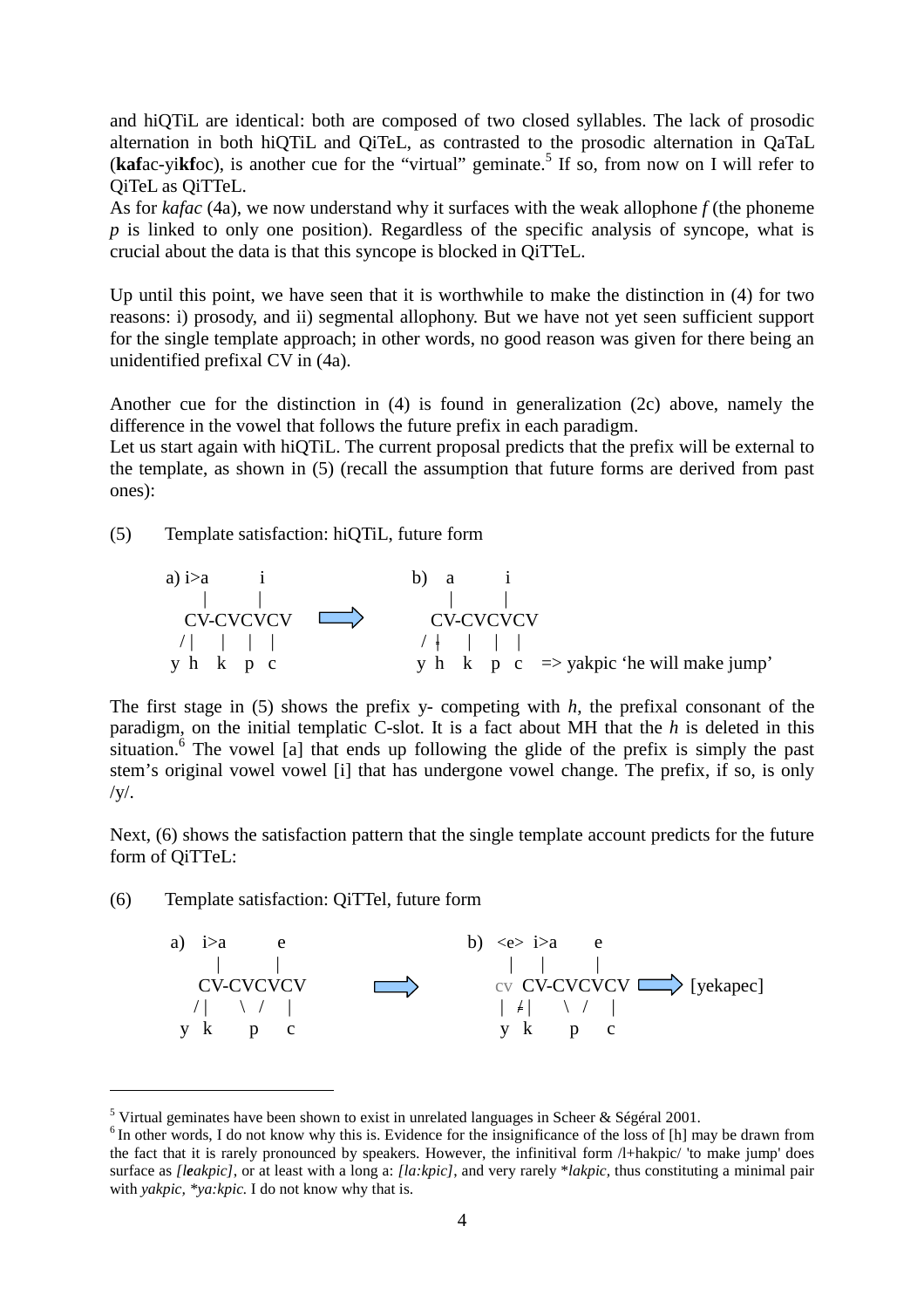In (6a) the prefix *y* competes with a root consonant on a templatic position. In this case, as opposed to the case in (5) above, it is the stem consonant that wins (6b). The vowel that surfaces after the prefixal glide in (6b) is [e], the epenthetic vowel of MH. This is indeed the expected vowel if there is nothing special about the position it occupies, i.e. it is not a templatic position, but rather an ordinary empty V-slot (represented by cv).

The present unifying approach is thus able to distinguish structurally between hiQTiL and QiTTeL even though a single template is proposed for both. In the former, the vowel after the future prefix (y**a**kpic) is the same as the one in the past stem (h**i**kpic); in the latter, this vowel is always [e], because the position it occupies is not templatic. The prefix, if so, is only  $/y'$ , and the vowel that follows is determined by its relation to the template satisfaction pattern.

We have seen that the epenthetic vowel of MH is [e], and that the future prefix contains no lexical vowel. However, the vowel that surfaces in y**i**kfoc, i.e. the future form of QaTaL, is  $[i]$ .

Now consider the template satisfaction pattern that the single template account predicts for the future form of QaTaL in (7a). It is here, I suggest, that the present approach is most revealing: as mentioned, the position following the prefix is a *templatic* position. All we have to say now is that *templatic* empty nuclei are filled using another mechanism than the one used for non-templatic ones (namely epenthesis).

(7) Template satisfaction: QaTaL, future forms

 $\overline{a}$ 



Instead of being realized as [e], templatic empty nuclei are realized as [i], as (7b) demonstrates. This comes as no surprise if templatic vocalic change is perceived of as apophonic in nature.

The Apophonic chain in (8) is a sequence of vowel changes claimed to be universal. It was first proposed by Guerssel & Lowenstamm 1996, and has been influential in studies of vowel change ever since.

 (8) The apophonic chain (Guerssel & Lowenstamm 1996, Ségéral 1994):  $\varnothing \rightarrow i \rightarrow a \rightarrow u \rightarrow u$ 

I suggest that the initial change in the apophonic chain,  $\emptyset \rightarrow i$ , is what yields the [i] vowel in QaTaL's future forms. Apophony, if so, is the special mechanism used to vocalize empty templatic nuclei.

To summarize, different grammatical considerations yield different realizations of empty nuclei. In *yikfoc* (7a), a templatic position needs to be filled, and this is achieved through apophony. In contrast, the prefixal glide in *yekapec* (6b) has no templatic position to link to and is thus provided a non-templatic one. The vowel that will eventually fill the V-slot of this non templatic CV is <e>. Once again, QiTTeL and QaTaL, both of which on the surface exhibit the same CVCVC prosody, have been shown to reveal differences in their underlying

<sup>&</sup>lt;sup>7</sup> The a>o change assumes yet again a past→future derivation, which we will shortly see is true. I believe that this change is apophonic as well, but leave this point out of the discussion.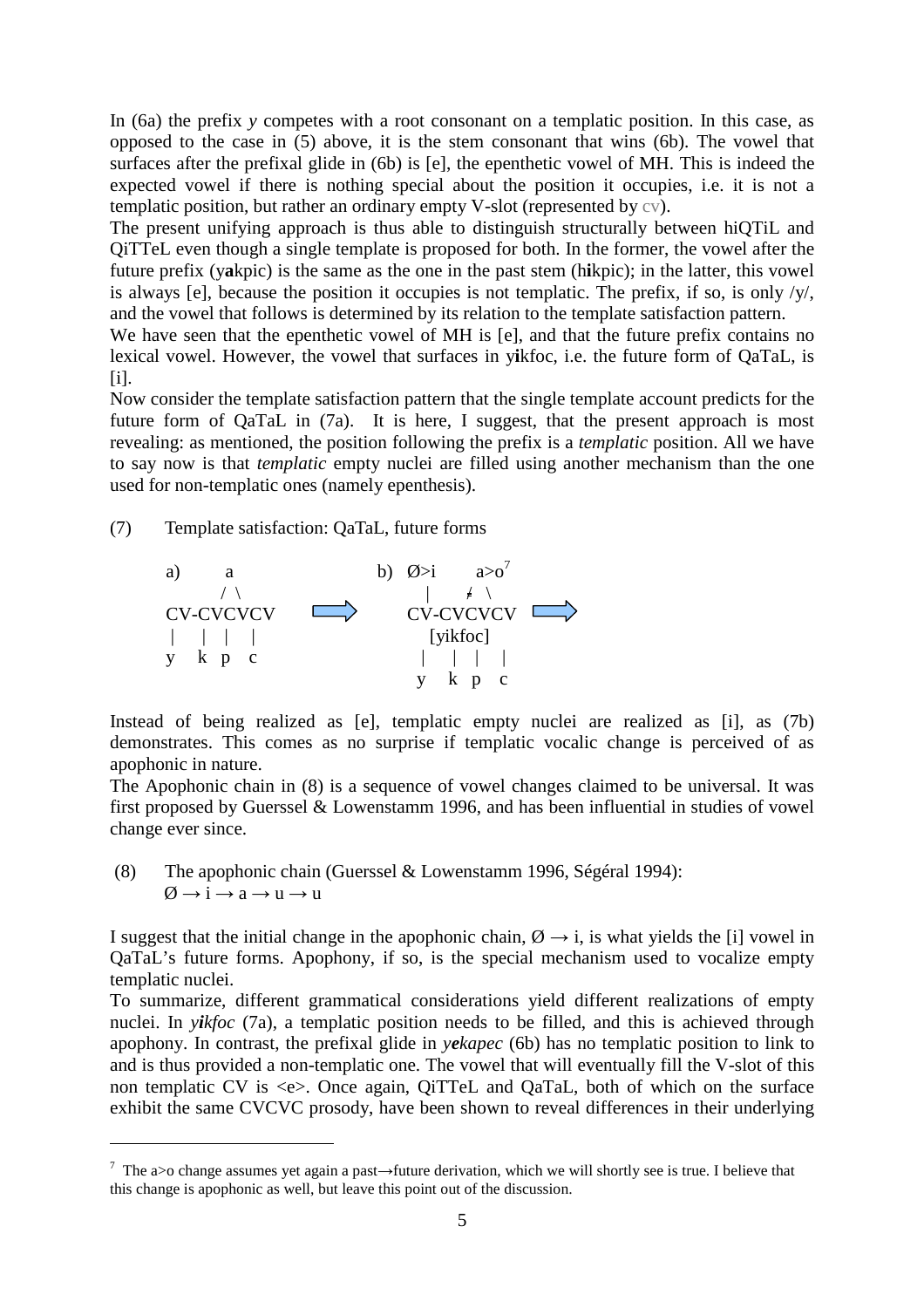structure. If so, the same distinction - the single template view - that allowed us to account for the prosodic issue and the segmental allophony has done so for the nature of the "prefix vowel" in all three forms.

We have accounted for generalizations (2a-c) above, i.e. those that concerned prosody, segmental allophony and the "prefix vowel". Recall generalization (2d):

## **Vocalization** i. The vowels of the stem change according to the paradigm. ii. Different vowels surface in past and future stems (Q**i**TTeL*→*yeQ**a**TTeL, h**i**QTiL*→*y**a**QTiL).

I have given the principle (i.e., the apophonic chain) that accounts for the second fact, assuming a past*→*future derivation. Notice that another advantage of the single template account is that it unifies the vowel-change behavior of both QiTTeL→Q**a**TTeL and h**i**QTiL→y**a**QTiL. In both cases, the apophonic vowel change that (tentatively) marks the future form occurs in the prefixal CV:

### (9) Apophony change in QaTaL

| $ $ a. QiTTeL $\rightarrow$ yeQaTTeL                                          | b. hiQTiL $\rightarrow$ yaQTiL     |                      |
|-------------------------------------------------------------------------------|------------------------------------|----------------------|
| k i p e c<br>$v \mathbf{k}$ <b>a</b> $p$ e c<br><b>CV-CVCVCV</b><br>CV-CVCVCV | $ h$ i k p i c<br><b>CV-CVCVCV</b> | yak pic<br>CV-CVCVCV |

The view proposed here can serve as a basis for a principled account of the first vocalization fact as well (for example, an analogy can be made between the [i] of y**i**QToL and that of Q**i**TTeL); however, this is of secondary importance, since **the three paradigms now contrast by sole virtue of their different template satisfaction patterns**. As it stands, if some specific vocalizations that still haven't received explanation are arbitrary, they may now at least be regarded as trivially so: they are not the important contrastive information between the paradigms.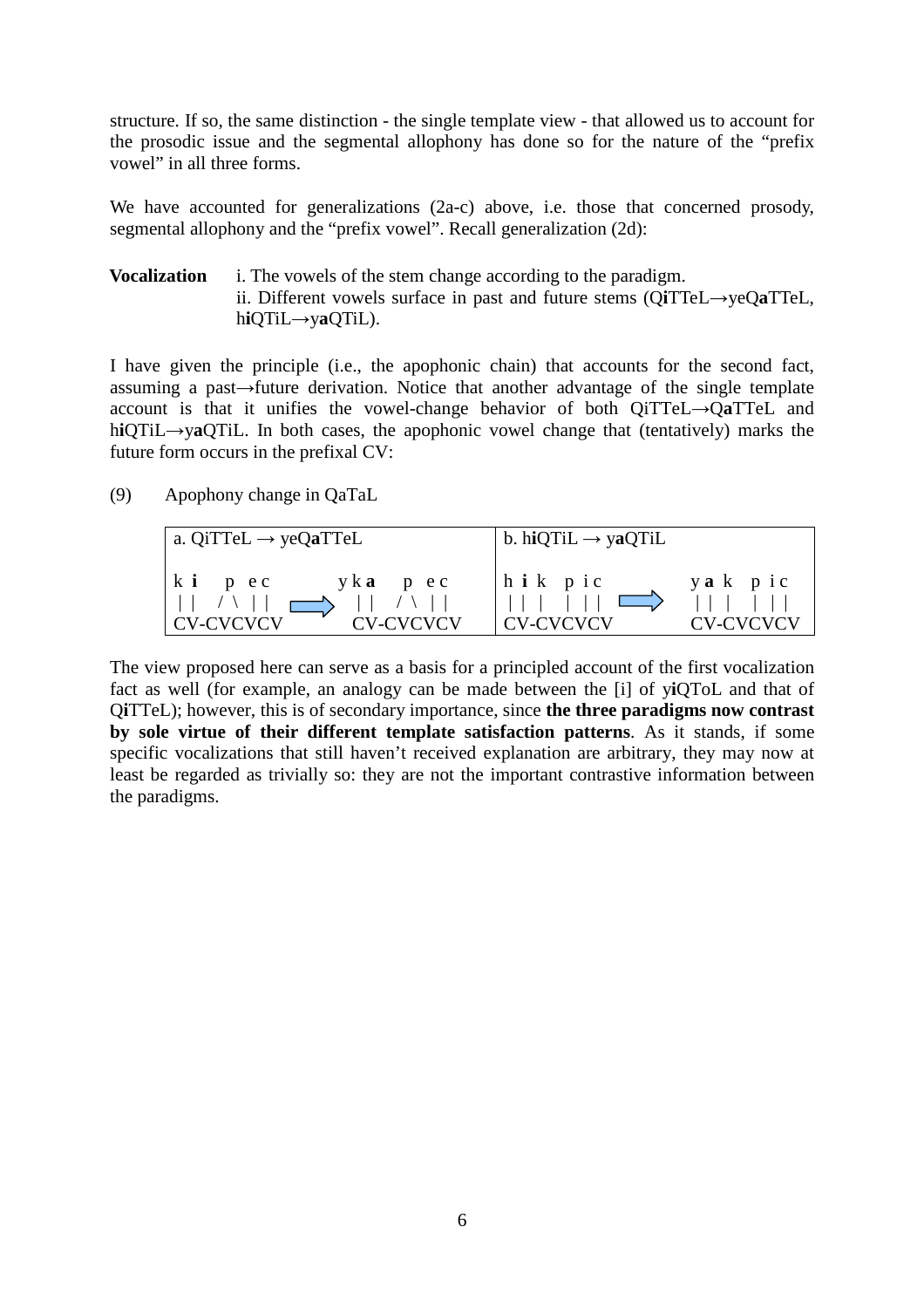2.2. Summary of Morpho-phonological analysis and transition to syntactic analysis

I have shown the advantages of working with one template for all MH Verbs. They are: i) a better understanding of the locus and nature of vowel change and vocalic patterns; ii) a principled account of the different vowels that follow the prefixes; and iii) an account of prosodic alternation (or lack thereof) that doesn't rely on vowel-specific constraints (e.g. Graf & Krämer, to appear).

In sum, it has been the essence of this section to suggest that assuming a single template is a powerful, illuminating tool in the treatment of several phenomena, hitherto regarded as arbitrary. I assert that the same approach is as valuable in the analysis of many other related topics, which will have to be discussed separately.<sup>8</sup>

I have claimed that the three paradigms differ with respect to their template satisfaction pattern. A crucial concept in this view is domain identification, namely the assumption that the template is divided into domains that need to be rendered accessible for the segmental material. I have not, however, shown what triggers the identification of a domain. More specifically, I have not explained why the initial CV- domain should be available for verbs of the QiTTeL paradigm but not for those of the QaTaL one.

Another question that may now be asked concerns the vowel change I have been treating as apophony. We have seen how Q**i**TTeL becomes yeQ**a**TTeL in the future; why should this be? Notice that the pair would be contrastive even if apophony didn't apply: QiTTeL *→*\*yeQiTTeL. It is thus worthwhile to ask why apophony occurs exactly *when* it occurs.

These two questions are answered in the following section, where form and syntactic structure are connected. The fact that answers can be found in this manner is taken to support the general view of morphology as dependent on syntactic structure.

 $\overline{a}$ 

Finally, a single-template approach is also highly revealing for participial forms, marked by a prefix m- in QiTTeL and HiQTiL. QaTaL's participles lack this prefix. Notice that QaTaL has a non-identified initial CVposition. This unidentified position might be the cause of the failure of the prefix *m-* to attach to QaTaL stems.

<sup>&</sup>lt;sup>8</sup> This paper does not discuss three further advantages of the current approach. The first is the lack of monosyllabic forms in QiTTeL, which follows from the proposed view: QiTTeL is four CV's large, and no monosyllabic form can emerge in it, as vowels are maximally two CV's long.

The second topic is QaTaL's "hollow" verbs, a term that refers to a group of monosyllabic stems that present pairs such as *cam* - *yacum* 'to fast (past-fut.)'. The prefix vowel is *[a]* in spite of the fact that it is not followed by a guttural. Assuming that QaTaL's vocalisation consists of the element A, we note that this element is never found on the stem vowel *yacum* (unlike in regular QaTaL stems e.g. *yikfoc*; A+U=O)*.* This state-of-affairs calls for an analysis as in (i): the element A cannot land on the main domain because it is occupied by the glide, and thus it lands on the V-slot of the initial domain. The underlying long vowel explains the exceptional stress pattern of such forms *yacúm - yacúmu* 'fast (fut, sg-pl)' (cf *yikfóc - yikfecú* 'jump'):

 <sup>(</sup>i) QaTaL monosyllabics  $\overline{A}$  $\angle$  W  $\neq$  $\rightarrow$  / \  $CV-CVCVCV \rightarrow ya-cum$  be silent' | | | y c m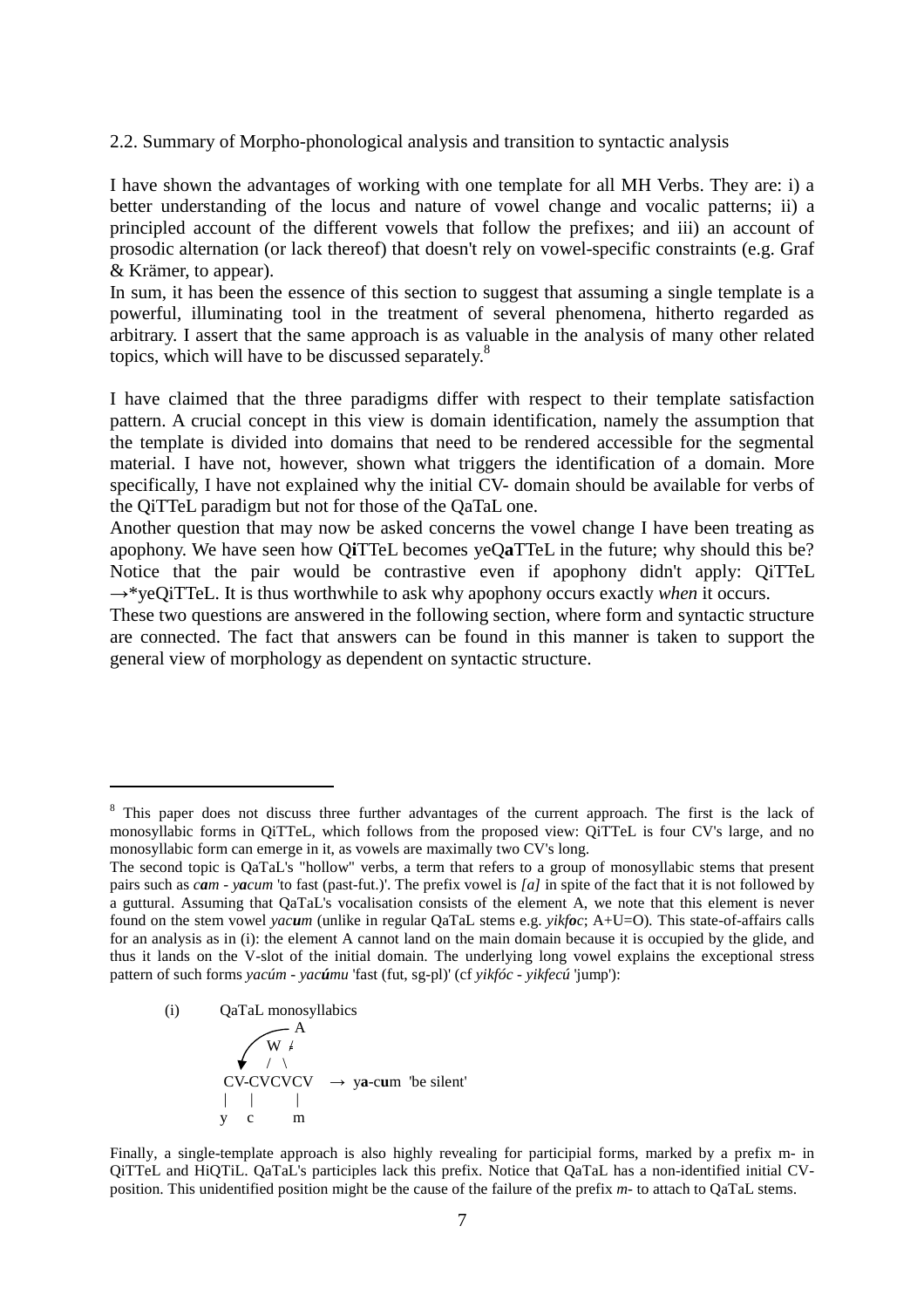#### 3. Morpho-syntactic Analysis

Within generative research on MH syntax, Doron (2003) is unique in that it explicitly proposes syntactic structures that spell out as different verbal paradigms. These are shown in (10). At least under a strong interpretation of Doron's analysis (i.e. an interpretation where form is relevant), there is an obligatory relation between the syntactic structure of an item and its membership in a morphological paradigm. Crucially, however, her analysis treated only semantics and argument structure, with no reference whatsoever to the specific phonological form of the verbs.

### (10) Doron's *principal* structures for the active paradigms (considerably simplified)



The formulation in (10a) reflects the fact that QaTal verbs have no set argument structure or semantics (they may be unaccusative, unergative, transitive etc.). In contrast, the heads  $\iota$  and  $\gamma$ do limit the general semantic properties of the verb, as well as its argument structure: ι classifies the event as involving an actor, which is introduced by the higher head v;  $\gamma$ classifies the event as causative, and thus the external argument introduced by the head v is a causer. For the remainder of this paper I assume that Doron's structures are essentially the correct ones.

This section shows how the template proposed in section 2 is the result of the syntactic structures in (10), and how this view can contribute to the understanding of the syntaxmorphophonology interface in MH.

### 3.1. Morphology-Syntax isomorphism

 $\overline{a}$ 

In (11), I added my templatic formulations, with curly brackets representing domain boundaries, to the rightmost column of a summarizing table taken from Doron (2003):

| special head | denotation | template     | <b>Present Templatic Analysis</b> |
|--------------|------------|--------------|-----------------------------------|
|              |            | <b>QaTaL</b> | {Qatal}                           |
|              | action     | OiTTeL       | ${Qi{TTel}}$                      |
|              | cause      | hiQTiL       | $\{hi\{QTiL\}\}\$                 |

(11) Generalizations on syntactic structure - Doron  $(2003)^9$ 

<sup>&</sup>lt;sup>9</sup> A nod to Goldenberg 1994 is ethically due. Goldenberg's view is that in Semitic, two types of roots are detectable: primary and augmented roots. QaTaL here is the case of a primary non-augmented root. QiTTeL and HiQTiL (Doron's action heads, the present CV- identifiers) are root augments, in Goldberg's terms. If so, the current proposal is compatible with - and indeed renders more concrete - the (comfortably vague) analysis proposed by Goldenberg.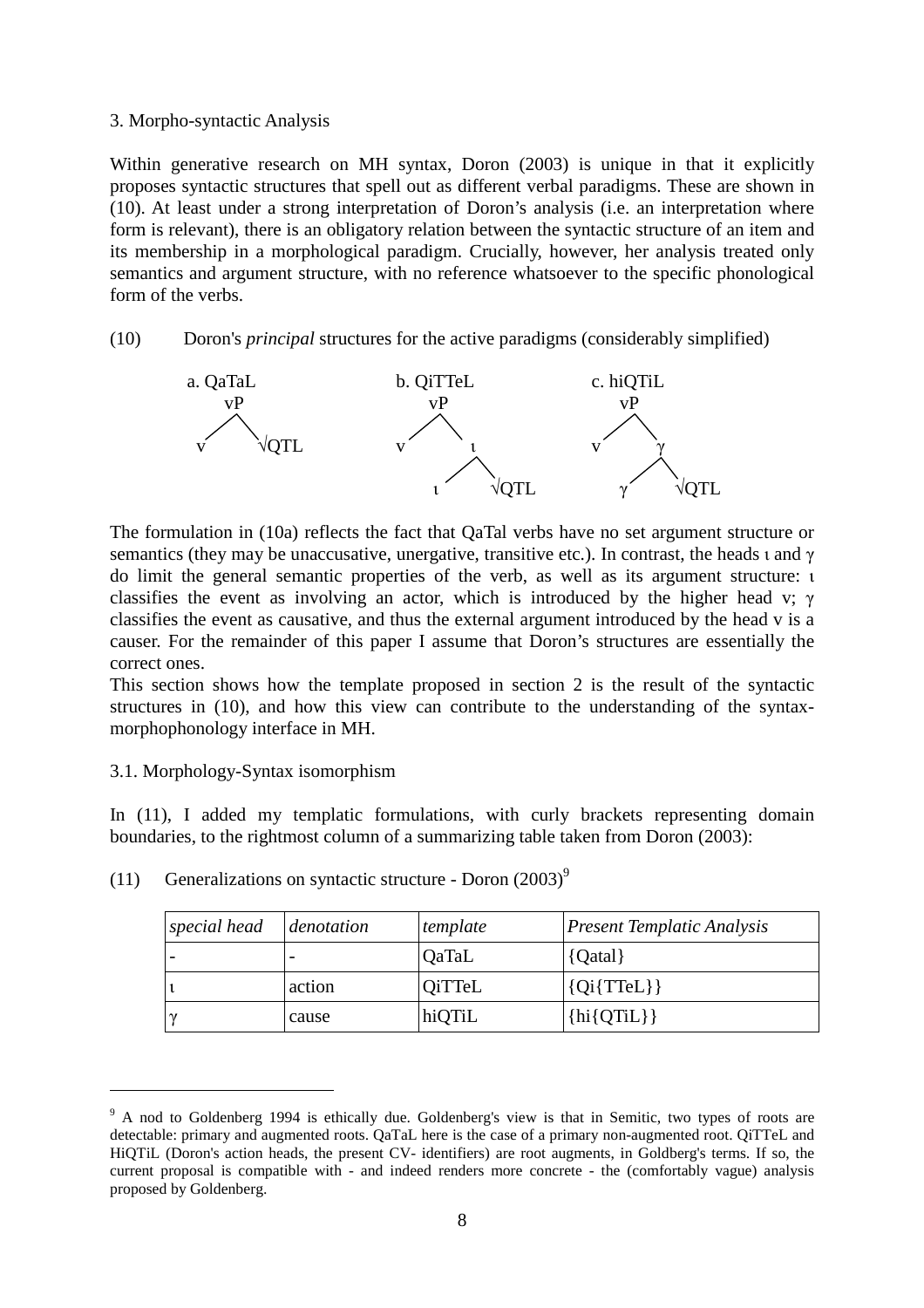Readily observed in (11) is the striking similarity between Doron's conclusions and those reached independently in the morpho-phonological section: the size of a verb corresponds to the number of action heads involved in its structure. That there are only two sizes (and not three, as there are active paradigms) is thus a direct result of the assumption that syntax drives morphology. All we have to say is that

i) **Identification of the prefixal domain (in basic past forms) corresponds to the presence of ι or γ;** and

ii) **Identification of the main domain corresponds to the presence of the verbalising head v.** 

3.2. The morpho-syntax of past forms

This sub-section presents the derivations of different past forms. As we will see, this analysis formalizes the generalizations just made. If this adopted here view is correct, then we have a principled explanation as to the instances where the initial domain is identified. In what follows, I assume that *verbs spell out cyclically*; each of the three heads (v, ι and γ ) is a  $cycle/phase.<sup>10</sup>$ 

All three heads, being verbal, involve introduction of the verbal template CV-CVCVCV. Forms in QaTaL, as we have seen, are cases of direct merger of the verbalizing head and the root. As shown in (12), the presence of v activates the entire verbal template. But v identifies only the main domain (in curly brackets). Only this domain is available for the consonants to link to. As I said, the vocalization {a,a} of Q**a**T**a**L is, in the current analysis, an arbitrary property of this template satisfaction pattern.

(12) Derivation of QaTaL, past form

 $\overline{a}$ 



The derivation of QiTTeL is demonstrated in (13). In this case, it is the action head ι that merges first with the root. This head triggers the introduction of the template, but identifies only the prefixal domain. As ι has no segmental spell-out, the segment that is linked to the initial identified domain is the first root consonant. As mentioned, the vowel [i] of QiTTeL is arguably the result of the apophonic chain's  $\emptyset \rightarrow i$ . This idea is compatible with the cyclic view, according to which a templatic V-slot has to be filled in order to be spelled out.

Higher up, the head v identifies the templates main domain. The second root consonant is linked to two positions, not one (as in QaTaL). The vowel [e] of QiTT**e**L is possibly an epenthetic one; whatever its origins are, this vowel is not morphologically significant, as it follows (however arbitrarily) from the template satisfaction pattern.

 $10$  See e.g. Bobaliik 2008 for an insightful comparison to nouns, which he claims are not spelled-out cyclically. For further discussion of the idea that phonological cycles are syntactic phases e.g. Piggott & Newell (2006); Scheer (in press) discusses the interface in noteworthy clarity.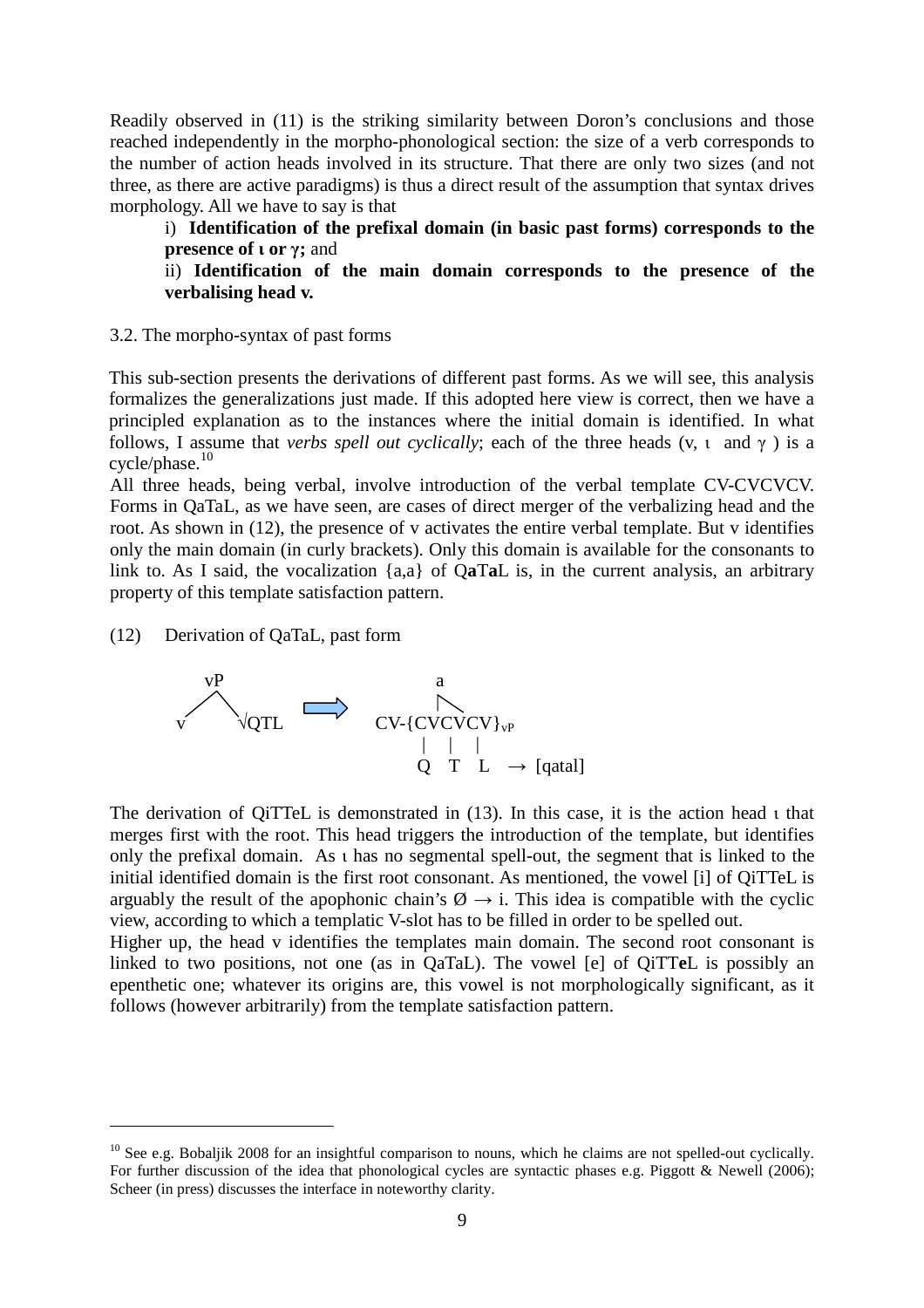(13) Derivation of QiTTeL, past form



The derivation of hiQTiL follows similar lines. An important difference is that the head  $\gamma$ , besides identifying the initial domain in the template, also has a phonological spell-out *hi-*. The root consonants are left unlinked at the first phase γ. Higher up, when the main domain is identified, they are linked to it. The second [i] vowel is arguably a copy of the prefix's vowel.

(14) Derivation of hiQTiL, past form



There is one important difference between the current proposal and the analysis in Doron (2003). Doron does not assume that a head v exists in the morphology of all verbs (for example, she distinguishes between unaccusative and transitive verbs in QaTaL by analyzing only the latter as having a head v). In the present analysis it is crucial for the identification of the main domain. I submit that v, being the verbalizing head, has to exist in all verbal structures (for the same view, see Marantz, to appear; Marvin 2002).

#### 3.2. The morpho-syntax of future forms

Recall the apophpony in the vocalizations of the different forms, restated in (15). Recall as well the question that we asked in the end of the morpho-phonoligal section, namely: why does apophony occur *when* it occurs?

| (15) | Basic forms of Modern Hebrew (MH) active verbs |        |          |               |
|------|------------------------------------------------|--------|----------|---------------|
|      | name of paradigm                               | past   | future   | gloss         |
|      | <b>QaTaL</b>                                   | kafac  | yi-kfoc  | 'jump'        |
|      | <b>QiTeL</b>                                   | kipec  | ye-kapec | 'jump around' |
|      | hiQTiL                                         | hikpic | y-akpic  | 'make jump'   |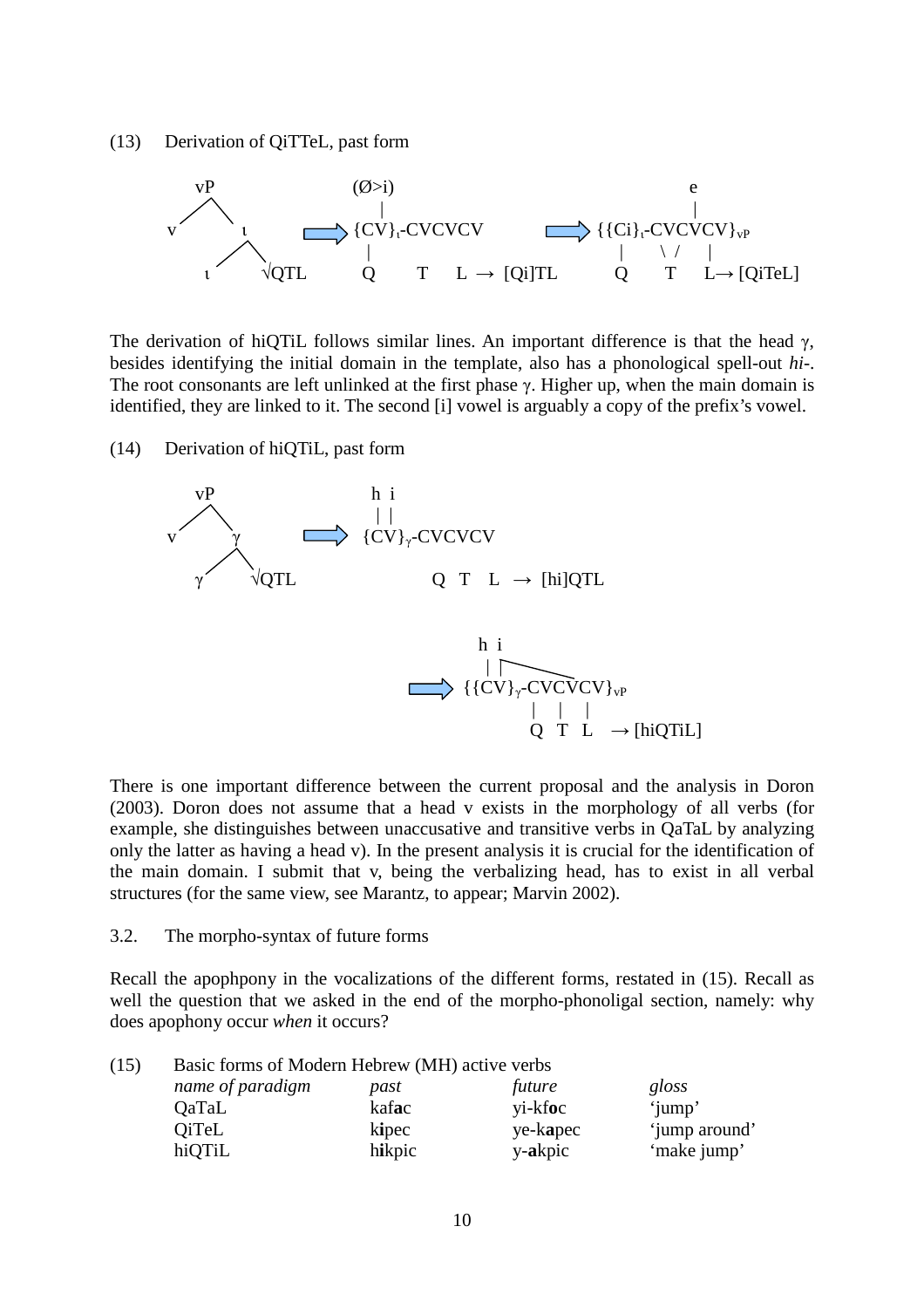A fact I have left out of the descriptive section is that the syntactic distribution of the future stems is much wider than that of the past stem. To illustrate, QiTTeL is mainly used with the past sense, whereas the stem -QaTTeL is used in future, subjunctive, past irrealis (Landau 2004), imperative, participle and infinitive forms (for QiTTeL : *yekapec, yekapec, kapec!, mekapec* and *lekapec* respectively). The future stem is thus underspecified/unmarked in terms of its tense/aspect properties. That as may be, we have seen that Phonology designates the future stem as the *derived* one. In other words, the past form - the marked one as far as distribution is concerned - is claimed here to be morphologically basic.

I capture the opposition past vs. future with the use of a  $[+/]$  value contrast in some feature of the tense/aspect projection complex (uncommittedly called AspP here). The exact feature is not crucial for the present purpose (here I call it [Asp]). I further assume that the verb moves to the head of AspP, when the value of this feature is positive (as the arrow shows).

(16) Past vs. Future structures (Benmamoun 2000, Boneh 2003, Shlonsky 1997)<sup>11</sup>



Beyond what was said for the past forms in the last subsection, the derivation of the actual forms proceeds as in (17): in (17a) a [+] feature attracts the head v, which moves and fills the position. No change in appophony follows, and we get the [+tense] (=past/perfective) form. In the case of (17b), the feature has a negative value. The v head is not attracted, and we derive the non-past form.

#### (17) Past→Future pairs (exemplified on QiTTeL)

 $\overline{a}$ 



What (17) suggests is that the apophony  $i \rightarrow a$  takes place when the verb fails to move to the Head of AspP. We can now hypothesize that *apophony results from the present of a null element in the head position of a functional projection*. This is reminiscent of the claim made in Lowenstamm (2008), concerning some cases of Umlaut in Yiddish.

<sup>&</sup>lt;sup>11</sup> Benmamoun 2000 discussion of similar data in Classical Arabic; for an in-depth syntactic analysis of tense, aspect and movement in Arabic and Hebrew, see Boneh 2003.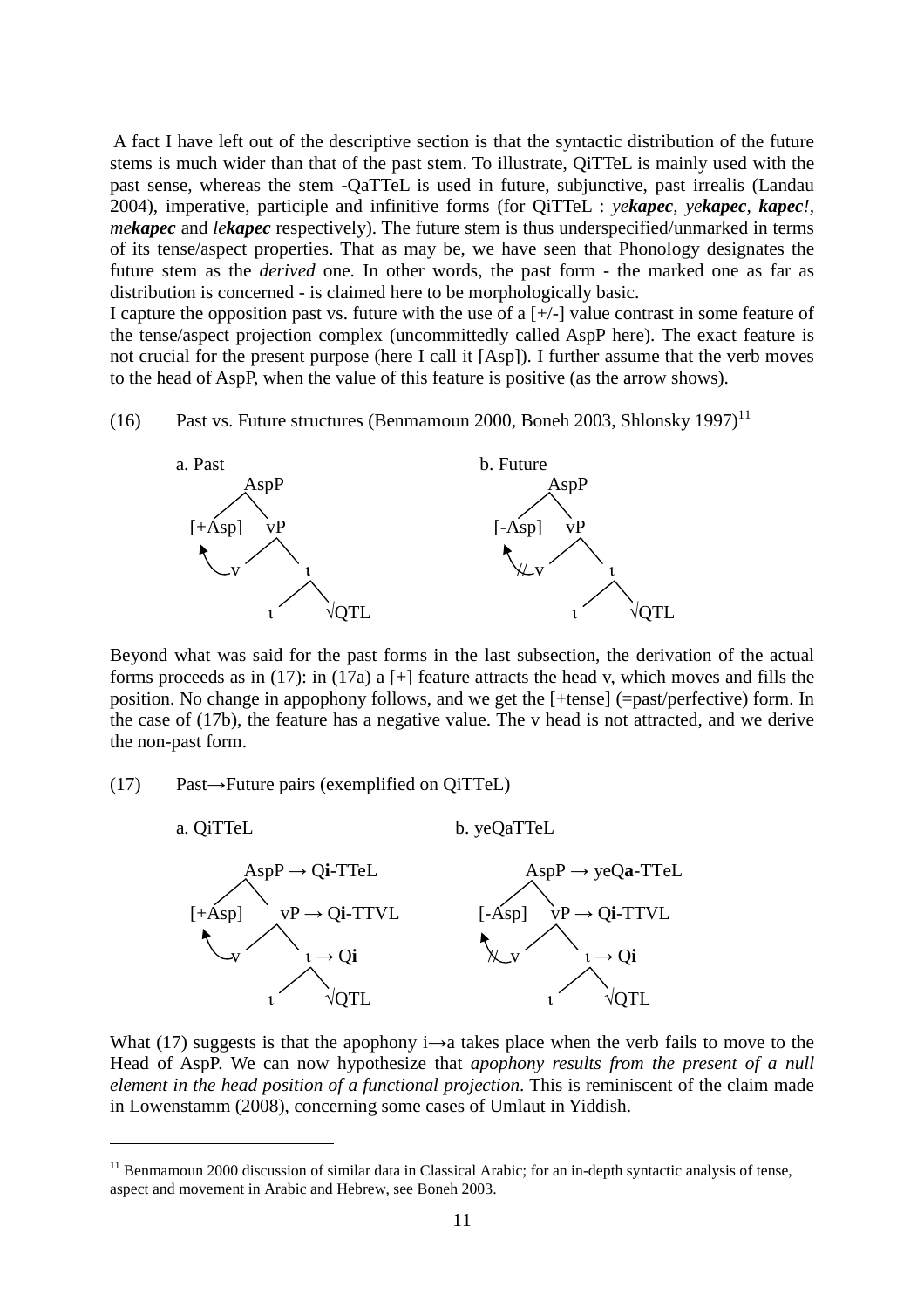Moreover, we can now claim that movement to AspP is the unmarked move for verbs, and this is the sense in which the past form (17a) is unmarked. The greater compatibility of the future form (17b) with various aspects, on the other hand, can be captured in the lack of movement in its derivation. This lack of movement is another aspect of the lack of specification of the resulting form in terms of aspectual properties.

QaTaL and hiQTiL are analyzeable in the same way. Further implications of this analysis, such as stem allomorphy in the past, are beyond the scope of this talk.

Making the link between morphology and syntactic structure allowed us to hypothesize as to the origins of the vowel-change I have been calling apophony. This hypothesis in (18) can be confirmed if it is shown to apply to other cases of apophony.

- (18) The morphosyntax of apophony in MH Apophony expresses a negative value on a feature that in the unmarked, more basic case has a positive value.
- 3.1. Passive forms

This subsection shows how the hypothesis in (18) above can shed a light on yet another topic, namely the form of passive verbs in the language, shown in (19) for QiTTeL and hiQTiL (QaTaL's passives are obtained using another strategy).

(19) Passive verbs QiTTeL, hiQTiL

| Paradigm      |         | past   | future  | gloss     |
|---------------|---------|--------|---------|-----------|
| <b>QiTTeL</b> | active  | tiken  | yetaken | 'repair'  |
|               | passive | tukan  | yetukan |           |
| hiQTiL        | active  | hitkin | yatkin  | 'install' |
|               | passive | hutkan | yutkan  |           |

The vocalization of passive verbs is invariably {u,a}. Morpho-phonological studies (from Bat El 1994 onwards), as well as Arad (2005), treat this shared melody through positing a lexical vocalization-morpheme {u,a} which is imposed on the active verb's original vocalization and prosody. This process of imposition, shown in (20), carries the name of Melodic Overwriting (it is the result of a move called Stem Modification. See Bat El 1994):

(20) Melodic Overwriting

 *active passive*   $Q$  i TT  $\not\in$  L  $\qquad \qquad \qquad$  QuTTaL ↑ ↑ u a

Melodic Overwriting is, in my opinion, far too strong as a mechanism, because it predicts that any vowel could replace any other vowel. Eventually, it also has to assume that some null element (=no vowel) can replace and be replaced by real vowels. In other words, it is more an observation than a real analysis; it merely states the fact that in the course of derivation in Semitic the vowels of the base form, if there is one, do not count.

The view of morphology as syntactic suggests that there might be much less arbitrariness to the vocalization of such forms. This will be exemplified here for QiTTeL verbs.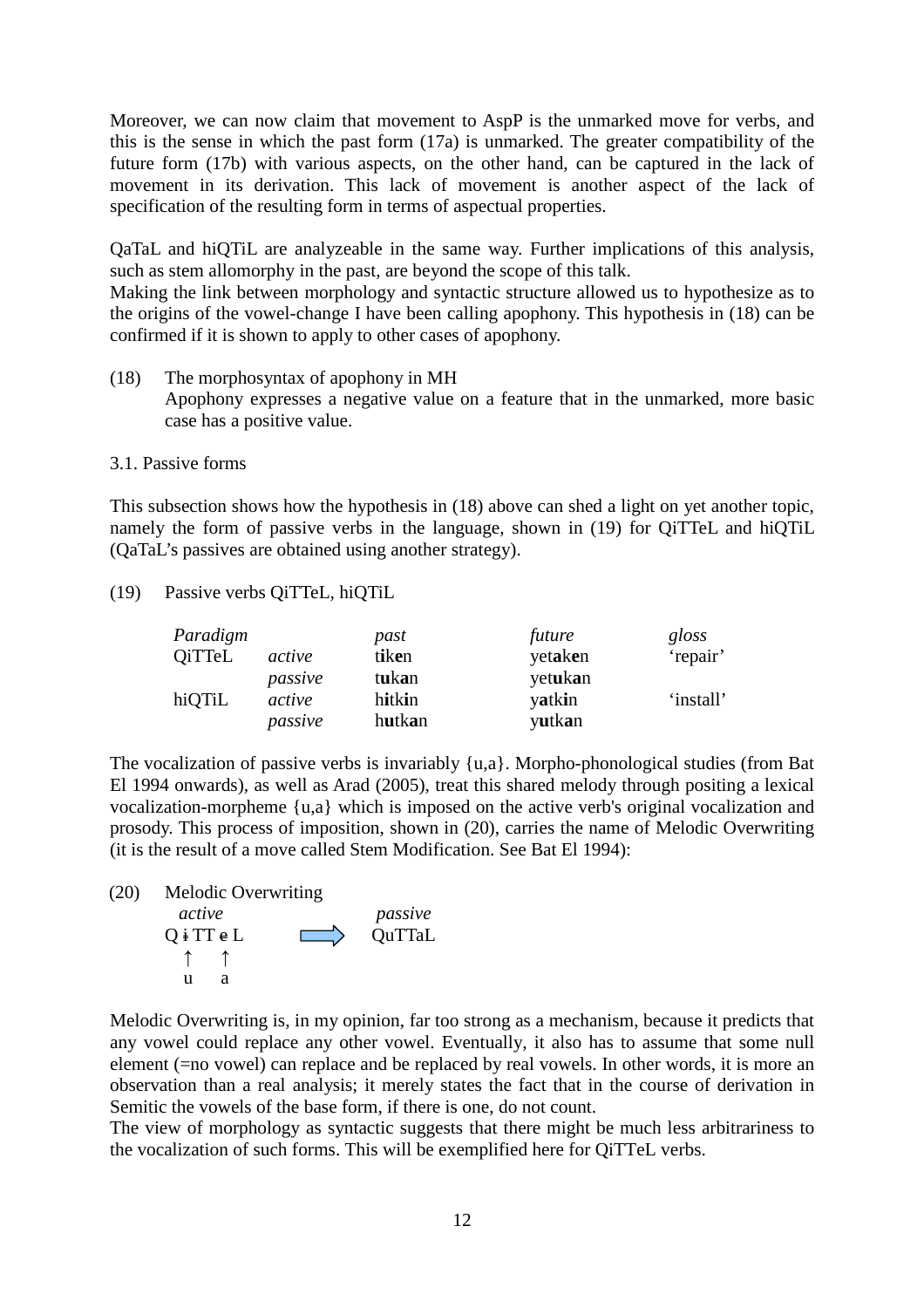Passive verbs are built on top of their corresponding active from. Doron (2003) gives the structure in (21) for passive verbs, where  $\pi$  is the passive head.

(21) Passive structure (Doron 2003)



Now assume, in analogy to the [+/-Asp] distinction, that the head *v* in a passive construction is also marked with a negative feature, call it [-Ext]. This is no far-fetched assumption, since v is regarded as introducing the external argument (e.g. Harley 2006), only covert in passive constructions. We have seen that [-Asp] resulted in apophony. Supposing that a negative value on v has the same apophonic effect (and - again - that spell-out is cyclic), we yield the intermediate forms in (22):

(22) Intermediate forms for passive v

 $\overline{a}$ 



The two intermediate forms in (22), QaTTeL and haQTiL, have the same vocalization in the first (prefixal CV) position. In fact, the second vowel in the two forms, [e] in QaTT**e**L and [i] in hiQT**i**L, is essentially identical, too, as far as apophony is concerned. How so?

According to the theory of elements (Kaye et al. 1985), the vowel [e] is a complex vocalic expression, composed of the vocalic elements  $I^{\circ}$  and  $A^{\circ}$ . All vocalic expressions are headed; the vocalic expression [e] is headed by  $I^0$ . In an in-depth study of apophony in German, Ségéral (1994) claims that apophony may target only the head of a vocalic expressions, in this case  $I^{\circ}$ . If so, the intermediate form in (22a) is equivalent to QaTTiL from the perspective of the target of apophony. Both QaTTeL templates in (22) have essentially the same vocalization  ${a,i}$  when an external argument is lacking.<sup>12</sup>

On the basis of the two intermediate forms Q**a**TT**i**L and h**a**QT**i**L, we are now ready to build

<sup>&</sup>lt;sup>12</sup> Another view would have it that the basic active forms are *QiTTaL, hiQTaL* and that the names we have been using (*QiTTeL*, *hiQTiL*), are misleading*.* With respect to passive derivation, the *QiTTaL, hiQTaL* view is simpler, because the spell out of  $\pi$  would be apophony of the vowel in the initial domain only. This is less arbitrary, since it is the sole locus of apophony in past  $\rightarrow$  future derivation. Notice that such a view would not be problematic for the rest of the account. Moreover, it is compatible with the diachronic and comparative evidence (Goldenberg 1994). The V2 [a] view is interesting and profitable from other perspectives; however, it does raise the question of why all suffixless forms (3sg.m in the past and all other verbal forms) lack this **[a]** vocalization, as well as why this a~e allomorphy is not attested in the passive paradigms.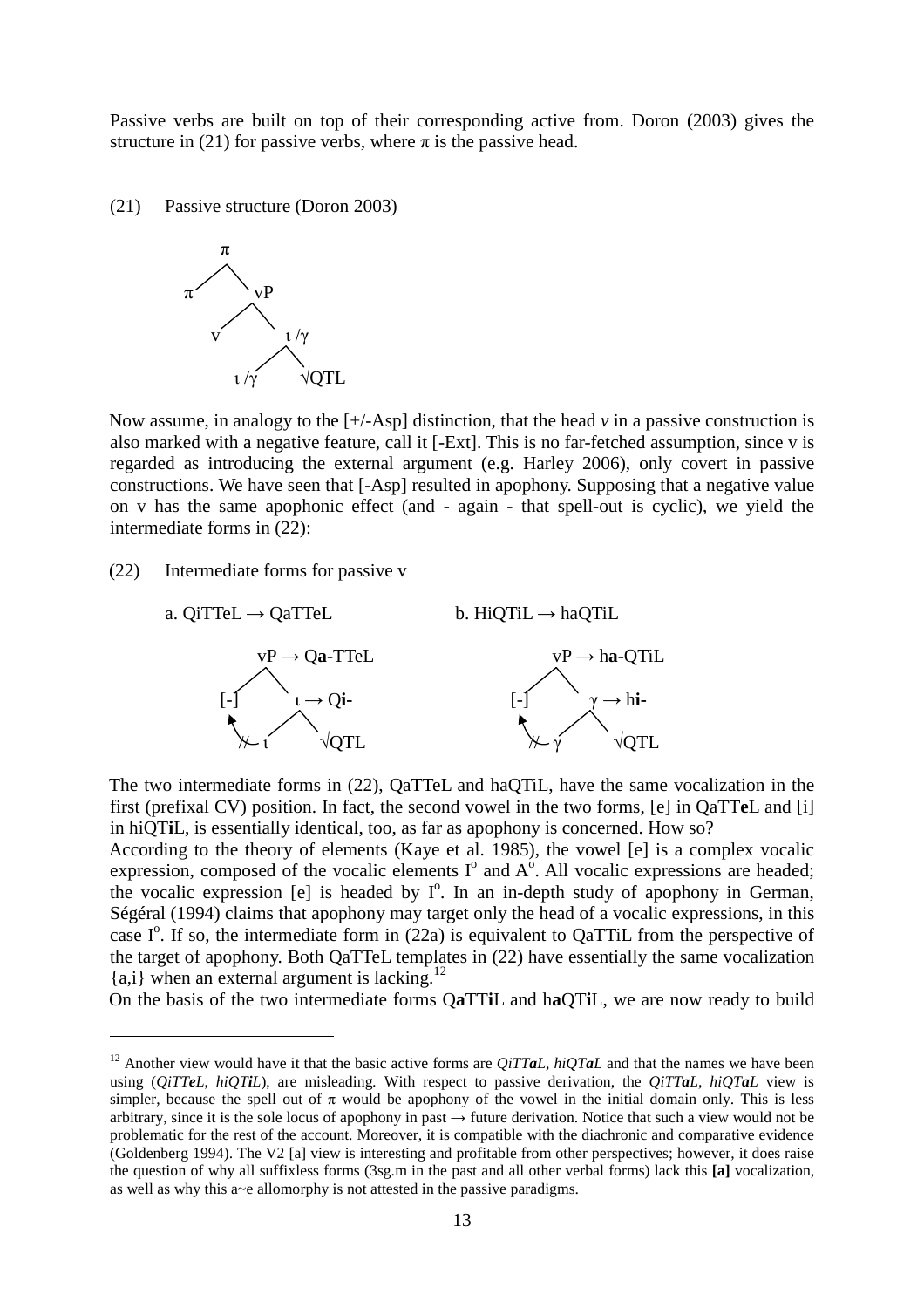the passive template. Here, the apophonic chain (again,  $\emptyset \rightarrow i \rightarrow a \rightarrow u \rightarrow u$ ) is revealing: apply it to both vowels, and you get the passive  $\{u,a\}$  vocalization. I thus propose that the spell-out of the passive head  $\pi$  (originally proposed by Doron) is apophony of both vowels. The relevant structures are shown in (23):

(23) Active→passive derivation



Let us flesh out the derivation in (23) phase by phase: first, the special action head is linked, and the initial domain of the template is identified and vocalized. Next, the head v identifies the rest of the template, and the (remaining) root consonants can be linked to it. In addition, the initial domain is apophonized as a result of the negative value of a certain feature on the head v. The intermediate form essentially has a vocalization {a,i} (in both verbs). Finally, the third cycle is passivization, whose spell-out is apophony of both stem vowels.

The discussion of passive forms in the present respect will not be complete without mentioning one more vocalization fact. As we've seen in (19), non-past forms of the passive templates, unlike those of active ones, do not exhibit change of the vowel in the prefixal domain (Q**u-**TTaL→yeQ**u-**TTaL ; h**u-**QTaL→y**u-**QTaL). Notice however that in both QuTaL and huQTaL the vowel of the past base vowel is [u], which the apophonic chain does not alter  $(u \rightarrow u)$ . That the vocalization of passive stems never changes is thus another fact predicted by the view adopted in the present account.

To summarize, if the analysis in (23) is in any way correct, then the only sense in which the Melodic Overwriting analysis is right is the following: the derivation of passive verbs starts from the active *stem*, not from a root. There is, however, no need to assume a mechanism that replaces vowels; the vowels of the passive stems are completely predictable when considering the apophonic chain and the above hypothesis about the morpho-syntax of apophony. Apophonic vowel change occurs when something is missing in the structure; passive verbs lack an external argument.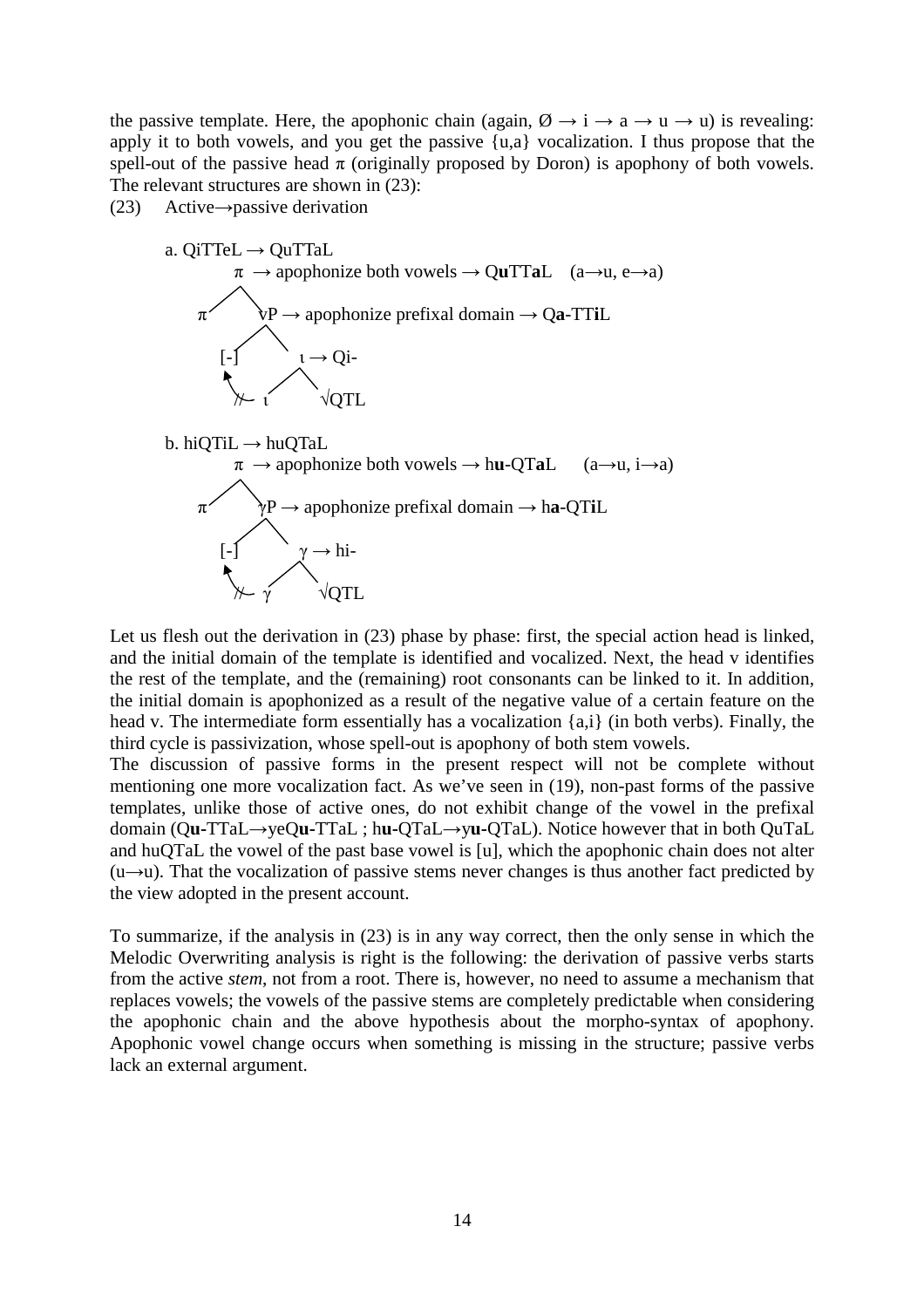#### 4. Conclusion

This paper showed how the assumption that all MH active verbs result from **one single template** is extremely valuable in analyzing various different morpho-phonological aspects of the verbal system, previously considered arbitrary/lexical. The following conclusions have been reached in the morpho-phonological section:

The **Prosody** of surface CVCVC items doesn't change if there is an underlying, **virtual geminate**, which is the case in QiTTeL. In addition, such virtual geminates explain away the surfacing of non-spirants allophones in post vocalic position.

**The prefix vowel** is no vowel at all. The vowel following the prefix is realized through apophony if the prefix is template-internal (as [i]); when the prefix is extra-templatic, the vowel is the language's epenthetic vowel.

These phenomena were analyzed as lexical or unpredictable in the past. The fact that the present analysis was able to provide principled accounts for them is taken as proof of its value as an analytical tool.

Still, two aspects - domain identification and apophonic vowel change - were arbitrary, unmotivated phenomena if things were to be left at that.

I moved to make the analogy with the syntactic structures in Doron 2003. Those proved to be strikingly analogous. In light of this easy analogy, the natural move of assuming that syntactic structure underlies morph-phonological phenomena was made. This move yielded the two following conclusions:

**The action heads ι and γ identify the prefixal domain** (in basic past forms). The verbalizing head v identifies the main domain in all verbs.

**Apophony** expresses a negative value on a feature that in the unmarked, more basic case has a positive value.

This last hypothesis, which resulted from the analysis of future forms, was tested on apophony in passive verbs, in an equally successful way. Moreover, assuming that the same process is at play in both passivization and past→future derivation explains away the former without need for the unjustifiably strong tool of Stem Modification and Melodic Overwriting.

I take the success of this analysis, if indeed it is considered successful, to support the unifying, inter-dependent view of linguistic modules that brought it about. When a (morpho-) phonological phenomenon is studied, ignoring syntactic structure might bring about incomplete analyses, and eventually lead to cases of *obscurum per obscurius*; similarly, if morphology is regarded as the result of syntax, ignoring phonology may turn out to be equally misleading.

### **References**

- **Bat El, O.** (1994), Stem modification and cluster transfer in Modern Hebrew, *Natural Language and Linguistic Theory 12:* pp. 571-593*.* 
	- (to appear), Morphologically conditioned  $V$ - $\emptyset$  alternation in Hebrew: Distinction among Nouns, Adjectives&Participles, and Verbs. In S. Armon-Lotem, G. Danon, and S. Rothstein (eds) *Generative Approaches to Hebrew Linguistics*.
- **Benmamoun, Elabbas,** (2000) *The feature structure of functional categories: A comparative study of Arabic dialects*. Oxford University Press. Oxford.

**Bobaljik, J. D.** (2008) Paradigms, Optimal and Otherwise: a case for scepticism. In Bachrach A., and Nevins, A.I. (eds.) *Inflectional Identity*. Oxford University Press, pp.29-54.

**Boneh, N.** (2003) La représentation syntaxique du temps : le cas de l'hébreu moderne, de l'arabe standard et dialectal. Unpublished Phd dissertation, Université Paris